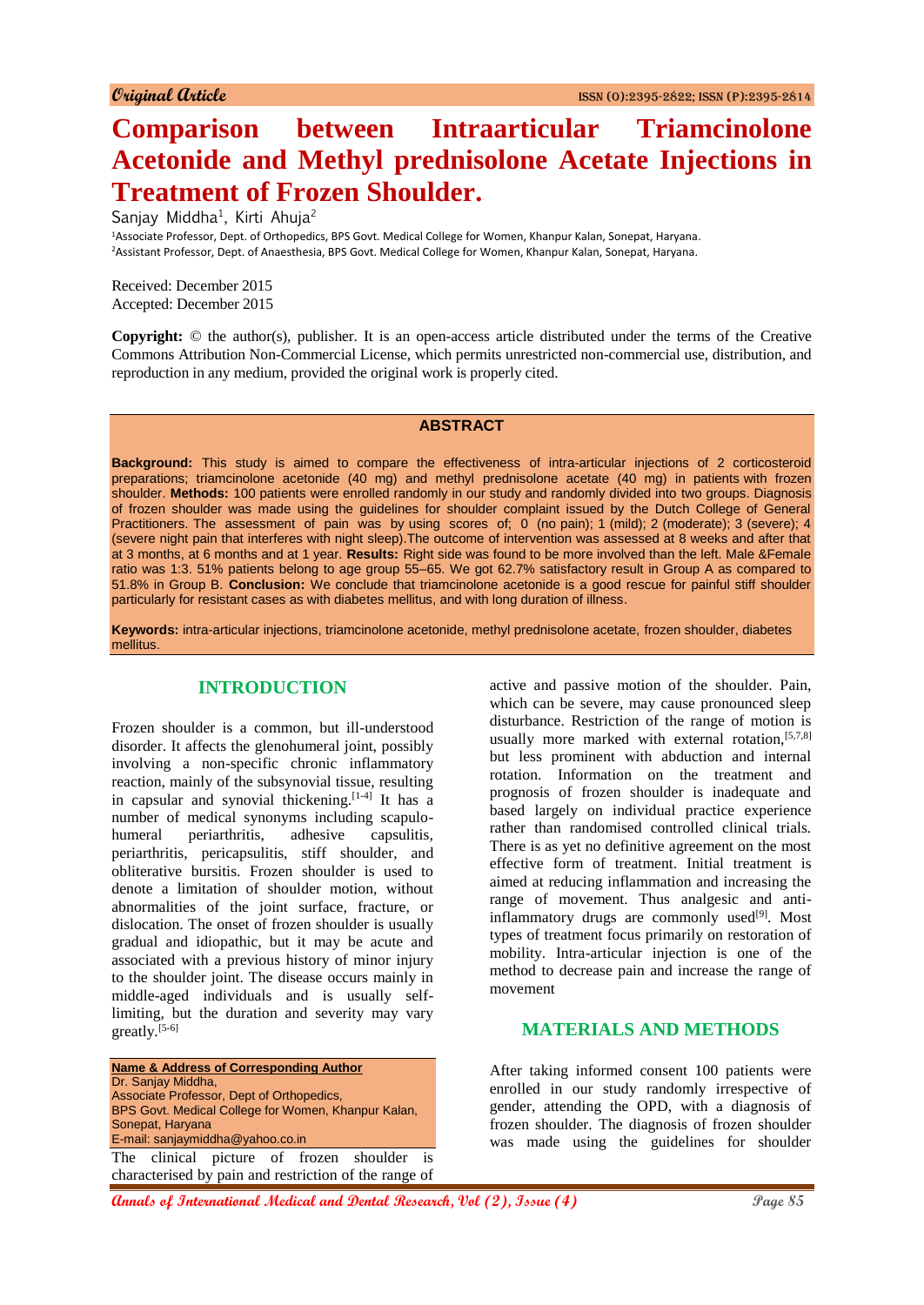complaint issued by the Dutch College of General Practitioners.

Inclusion criteria

(1) Shoulder pain for at least 1 month and less than 12 months duration;

(2) Pain at night, with inability to lie on the affected side

Exclusion criteria

(1) History of major shoulder injury (bony) or surgery

(2) Clinical or radiological evidence of other pathology that could possibly account for symptoms

(3) Patients with evidence of cervical radiculopathy, paresis, or other neurological changes in the upper limb on the involved side

(4) The presence of underlying fracture associated inflammatory arthritis, known renal or hepatic disease, haemtopoietic disorder, malignancy, or any mental disorder likely to interfere with the course or assessment of the disease process.

In all enrolled patients the basic laboratory investigations like CBC, FBS or RBS, blood urea and serum creatinine, and urine analysis were carried out routinely. ECG was done in patients more than 35 years of age and X-ray when indicated. The entire procedure was explained to the patient. The participants were divided into group A and B. Patients were randomized to one of the following interventions:

Group A: Injection (INJ) Lignocaine 2%, 3 ml and Injection Triamcinolone Acetonide 40 mg (1 ml).

Group B: Injection Lignocaine 2%,, 3 ml and Injection Methyl prednisolone 40 mg (1 ml).

After all aseptic measures, the post-erolateral approach is followed, which is safe and easy to execute: The posterior tip of the acromion is palpated, and the needle is inserted into the space between the acromion and the head of the humerus. The needle is angled anteriorly toward the coracoid process. Once in the space, the syringe is drawn back to ensure that the needle is not in a vascular structure. Resistance during delivery of the medication remained minimal. After performing the block, patients were placed immediately in supine position. After 2 hours, range of movements at shoulder joint was assessed by clinical examination and pain was assessed by Visual Analogue Scale (VAS). Three intra articular injections in to the shoulder given at three week interval by the same technique and followed up 8 weeks from the start of treatment. In the next 2 days, all the patients were assessed daily for improvement in range of movements and pain levels. The study is undertaken to evaluate the quality and duration of analgesia and improvement in range of movements at shoulder joint.

Patients were allowed to continue taking drugs for pain if they had started before enrollment; drugs could also be prescribed if pain was severe. Also,

the patients were encouraged to continue physical exercise of the involved joint at home by performing flexion, abduction and external rotation movements many times a day as hard as they can.

The outcome of intervention was assessed at 8 weeks and after that at 3 months, at 6 months and at 1 year. For the analysis of success rates for each treatment patients as having made a complete recovery or as having much improvement were counted as successes. The assessment of pain was by using scores of; 0 (no pain); 1 (mild); 2 (moderate); 3 (severe); 4 (severe night pain that interferes with night sleep). The assessment of disability was in term of regaining full activity of daily living that included grooming, combing, washing, and others. The changes in scores of pain symptom and disability at the end of trial was calculated for each patient and compared with those at baseline. The percent of recovery was computed.

50 patients were included in each group. Group A includes 50 patients (40 Females and 10 males) and Group B includes 50 patients (35 Females and 15 males). The data were analysed using the SPSS (version 19) software.

#### **RESULTS**

Female preponderance was seen in frozen shoulder patients [Table 1]. Right side was found to be more involved than the left [Table 2]. 82 % of total patients had Right side involvement. Group A patients treated with Triamcinolone acetonide showed better results in regard to the improvement in pain scores as well as range of movements overall. Diabetic patients (21 in Group A and 17 in Group B) significantly responded better to Triamcinolone acetonide injection in comparison to Methyprednisolone injection. Diabetic patients also required less frequent injections of Triamcinolone acetonide compared to those who received Methyl prednisolone acetate injection. However there was no significant advantage of Triamcinolone acetonide injection in posttraumatic or primary frozen shoulder in comparison to group B patients receiving methyl prednisolone, however they both are found effective in reducing pain scores and overall mobility of shoulder joint.

|        |              | <b>Table 1:</b> Showing Male & Female distribution in two |       |
|--------|--------------|-----------------------------------------------------------|-------|
| groups |              |                                                           |       |
| Group  | <b>Males</b> | <b>Females</b>                                            | Total |
|        | $10(20\%)$   | 40 (80%)                                                  | 50    |
| R      | 15 (30%)     | 35 (70%)                                                  | 50    |

| <b>Table 2:</b> Showing side involvement. |                |                |               |
|-------------------------------------------|----------------|----------------|---------------|
|                                           | <b>Group A</b> | <b>Group B</b> | Total $(\% )$ |
| <b>Right side</b>                         | 42(84%)        | 40 (80 %)      | 82.%          |

**Annals of International Medical and Dental Research, Vol (2), Issue (4) Page 86**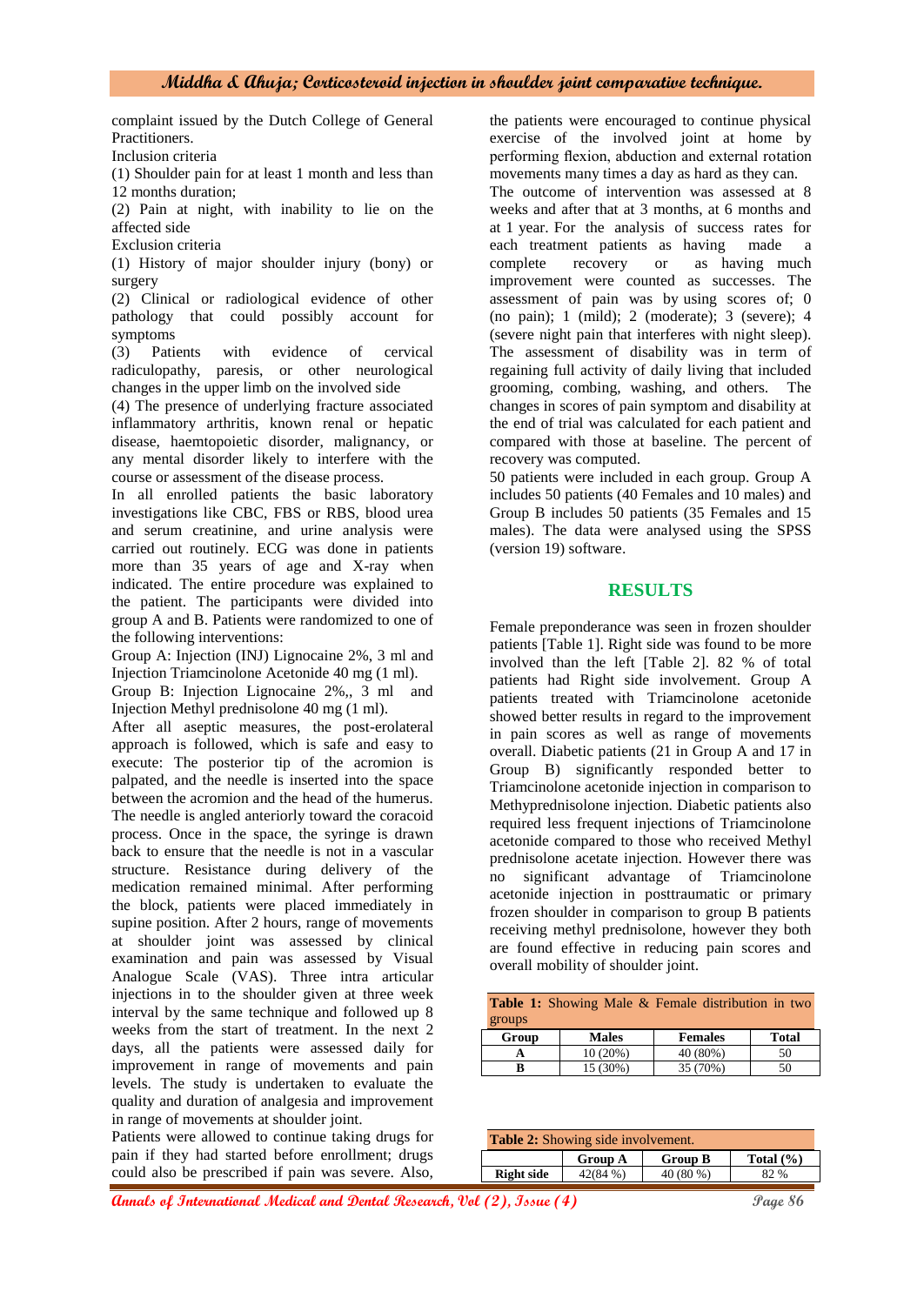#### **Middha & Ahuja; Corticosteroid injection in shoulder joint comparative technique.**

| Left side | 16% | 20 % | %<br>⊥ ∪ |
|-----------|-----|------|----------|

51% patients belong to age group  $55 - 65$  [Table 3]. The minimum age of the patients is 37 years and the maximum is 63 years. Intensity of pain and disability in the two study groups were similar [Table 4].

| <b>Table 3:</b> Showing age distribution. |                |                |                             |
|-------------------------------------------|----------------|----------------|-----------------------------|
| Age group                                 | <b>Group A</b> | <b>Group B</b> | <b>Percentage</b><br>$($ %) |
| $35 - 44$                                 |                |                |                             |
| $45 - 54$                                 | 16             | 15             | ς                           |
| $55 - 65$                                 | 7Δ             |                |                             |

| <b>Table 4:</b> Showing pain score. |                |                |  |
|-------------------------------------|----------------|----------------|--|
| <b>Pain Score</b>                   | <b>Group A</b> | <b>Group B</b> |  |
| 2 (moderate)                        |                |                |  |
| 3 (Severe)                          | 15             | 16             |  |
| 4 (Severe night pain)               | 27             | 79             |  |

Triamcinolone acetonide injections group was more effective than methyl prednisolone injections in patients with frozen shoulder presented with high pain scores. The effectiveness of corticosteroid injections were clearly observed in patients with short duration of illness ( $\leq$  3 months) and this efficacy declined as the duration of illness became longer. The efficacy of triamcinolone acetonide injections was significantly higher than that of methyl prednisolone acetate in patients with longer duration of illness. We got 62.7% satisfactory result in Group A as compared to 51.8% in Group B.No significant relation was detected between 2 groups according to range of motion in flexion, abduction, external rotation and internal rotation (p>0.05). Also any significant difference in pain score was not detected (p>0.05).

#### **DISCUSSION**

In our study, Male &Female ratio was 1:3, as well as right side of body was affected more in cases of frozen shoulder. Sanjib Goswami et al, Siegel LB et al and Jayson also found similar results in their studies<sup>[10-12]</sup>. The incidence of frozen shoulder in diabetes mellitus patients was reported to be 10- 36% in literature<sup>[13]</sup>. We got 38% diabetic patients in our study. In our study diabetes mellitus patients responded in a better way after receiving triamcenalone acetonide injection. In regard to improvement of baseline pain score and degree of shoulder movement disability both groups have almost similar result except diabetes mellitus patients.

Most studies agreed that the effectiveness of corticosteroid injections were observed in painful freezing (10-36 weeks) phase and useless in adhesive phase  $(4-12 \text{ months})^{[14-16]}$ . In our study,

the effectiveness of the 2 corticosteroid preparations decline as the history of illness is prolonged, but this decline is significantly more with methyl prednisolone acetate injections.

Rizk et al found that intraarticular methyl prednisolone injections had no advantage in restoring shoulder motion but partial, transient pain relief occurred in two-third.<sup>[17]</sup> But in our study we noted if regular physiotherapy with strict patients compliance is done along with injection long lasting results can be obtained. It is unlikely to attribute these findings, firstly, to the difference in dosage form as fixed dose is used in this trial. Secondly, from the pharmacological point of view, there were no pharmacokinetic or pharmacodynamic differences between triamcinolone acetonide and methyl prednisolone acetate.<sup>[18]</sup>

Some studies believed that better clinical outcome is related to the accurate intraarticular injections and they advised to do it under fluoroscopy.<sup>[19,20]</sup>

#### **CONCLUSION**

We conclude that triamcinolone acetonide is a good rescue for painful stiff shoulder particularly for resistant cases as with diabetes mellitus, and with long duration of illness. Also, its efficacy can be observed with less frequent injections as compared to methyl prednisolone injections.

#### **REFERENCES**

- 1. Ogilvie-Harris DJ, D'Angelo G. Arthroscopic surgery of theshoulder. Sports Med. 1990;9:120-8.
- 2. Melzer C, Wallny T, Wirth CJ, Hoffmann S. Frozen shoulder—treatment and results. Arch Orthop Trauma Surg. 1995;114:87-91.
- 3. Anton HA. Frozen shoulder. Can Fam Physician. 1993; 39: 1773-8.
- 4. Emig EW, Schweitzer ME, Karasick D, Lubowitz J. Adhesivecapsulitis of the shoulder: MR diagnosis. AJR Am J Roentgenol1995:164;1457-9.
- 5. Reeves B. The natural history of the frozen shoulder syndrome. Scand J Rheumatol. 1975;4:193-6.
- 6. Roy S, Oldham R. Management of painful shoulder. Lancet. 1976; 1: 1322-4.
- 7. Binder AI, Bulgen DY, Hazleman BL, Roberts S. Frozen shoulder: a long-term prospective study. Ann Rheum Dis. 1984;43:361-4.
- 8. Shaffer B, Tibone JE, Kerlan RK. Frozen shoulder. A long term follow-up. J Bone Joint Surg Am. 1992;74:738-46.
- 9. Sanjib Goswami, Prabin Ch. Gogoi. Frozen Shoulder Treatment: Triamcenalone or Methylprednisolone Injection. Journal of Evolution of Medical and Dental Sciences. 2015; 4(84): 14710-14715.
- 10. Siegel LB, Cohen NJ, Gall EP. Adhesive capsulitis: A sticky issue. Am Fam Physician 1999; 59:1843-1852.
- 11. Jayson, M. I. V. Frozen Shoulder: Adhesive Capsulitis. British Medical Journal (Clinical Research Edition) 1981; 283 (6298): 1005–6.

**Annals of International Medical and Dental Research, Vol (2), Issue (4)** Page 87